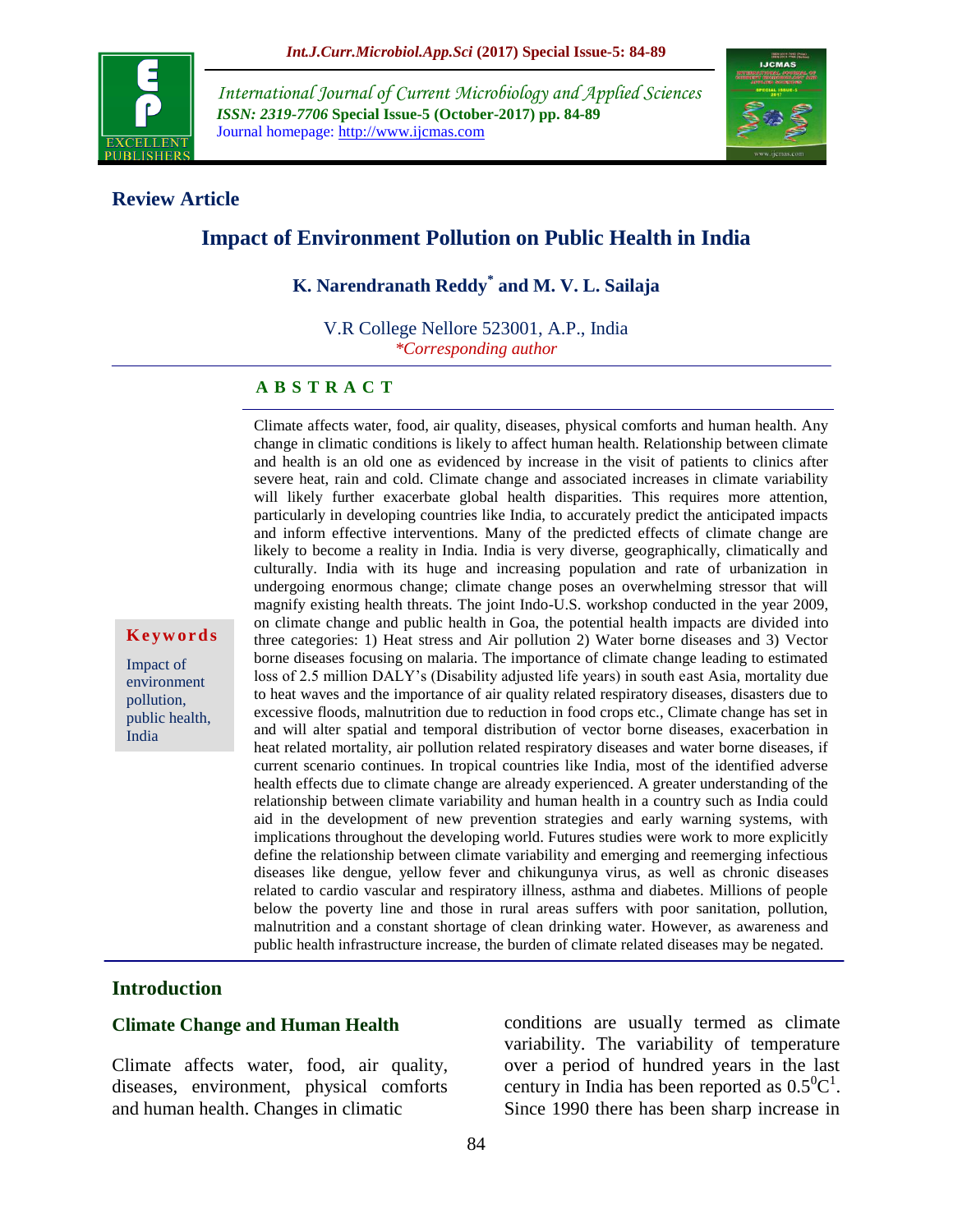global temperatures<sup>2</sup> which explains the greater awareness about the potential impact of climate change on different sectors including human health.

The direct impact of weather on human health is mortality due to increased temperature, disasters resulting the flood, loss of life and infrastructure due to cyclones etc., impact on water-borne diseases and vector-borne diseases, malnutrition and respiratory diseases<sup>3</sup>.

Although low and middle income countries are responsible for only small percentage of global green house gas emissions, the adverse health effects associated with climate change will likely form disproportionate on their populations. This inequity will further exacerbate global health disparities<sup>4</sup>. Changing temperatures and precipitation patterns linked to climate change will further affect health by changing the ecology of various vector-borne diseases, such as malaria, dengue, chikungunya, Japanese encephalitis and filariasis<sup>5</sup>.

# **Impacts in India**

Climate change and associated increases in climate variability will likely further exacerbate global health disparities. This requires more attention, particularly in developing countries like India, to accurately credit the anticipated impacts and inform effective inventions. Many of the predicted effects of climate change are likely to become a reality in India. A greater understanding of the relationship between climate variability and human health in a country such as India could aid in the development of new prevention strategies and early warning systems, with the implications throughout the developing world. Future studies must work to more

explicitly defined the relationship between climate variability and emerging and reemerging infectious diseases such as dengue, yellow fever, cholera, and chickungunya virus<sup>6</sup>, as well as chronic diseases related to cardio vascular and respiratory illness, asthma and diabetes. Millions of people below the poverty line and those in rural areas represent high-risk pollutions who are exposed to myriad health risks, including poor sanitation, pollution, malnutrition and a constant shortage of clean drinking water<sup>7</sup>.

# **Impact of Heat**

The summer of 2010 was the hottest summer on record in India, with temperatures approaching  $50^0C$  (122<sup>0</sup>F). Heat exposure has a range of health effects, from mild heat rashes to deadly heat stroke. Heat exposures can also aggravate several chronic diseases, including cardio vascular and respiratory diseases. The results can severe and result in both increased illness and death. In a study of 12 International urban areas that included Delhi, found a 3.94% (95% Confidence Interval (CI), 2.80- 5.08%) increase in mortality for each  $1^0C$ increase above  $29^0$ C. Hajat *et al.*,  $(2005)^8$ reported that individuals in the 0 to 14 year –old age group had greater vulnerability to temperature increases in Delhi then did those in 15 to >65years old age group.

These findings are indirect contrasts with results from cities in Europe and USA that consistently identify the elderly as the more vulnerable age group. This indicates that the local adoptive capacities of people plays a key role. Thus, there is a large scope of studying the vulnerable region, month, cutoffs of temperature, age group and malnutrition status of victims of heat wave so as to advice the people for better protection.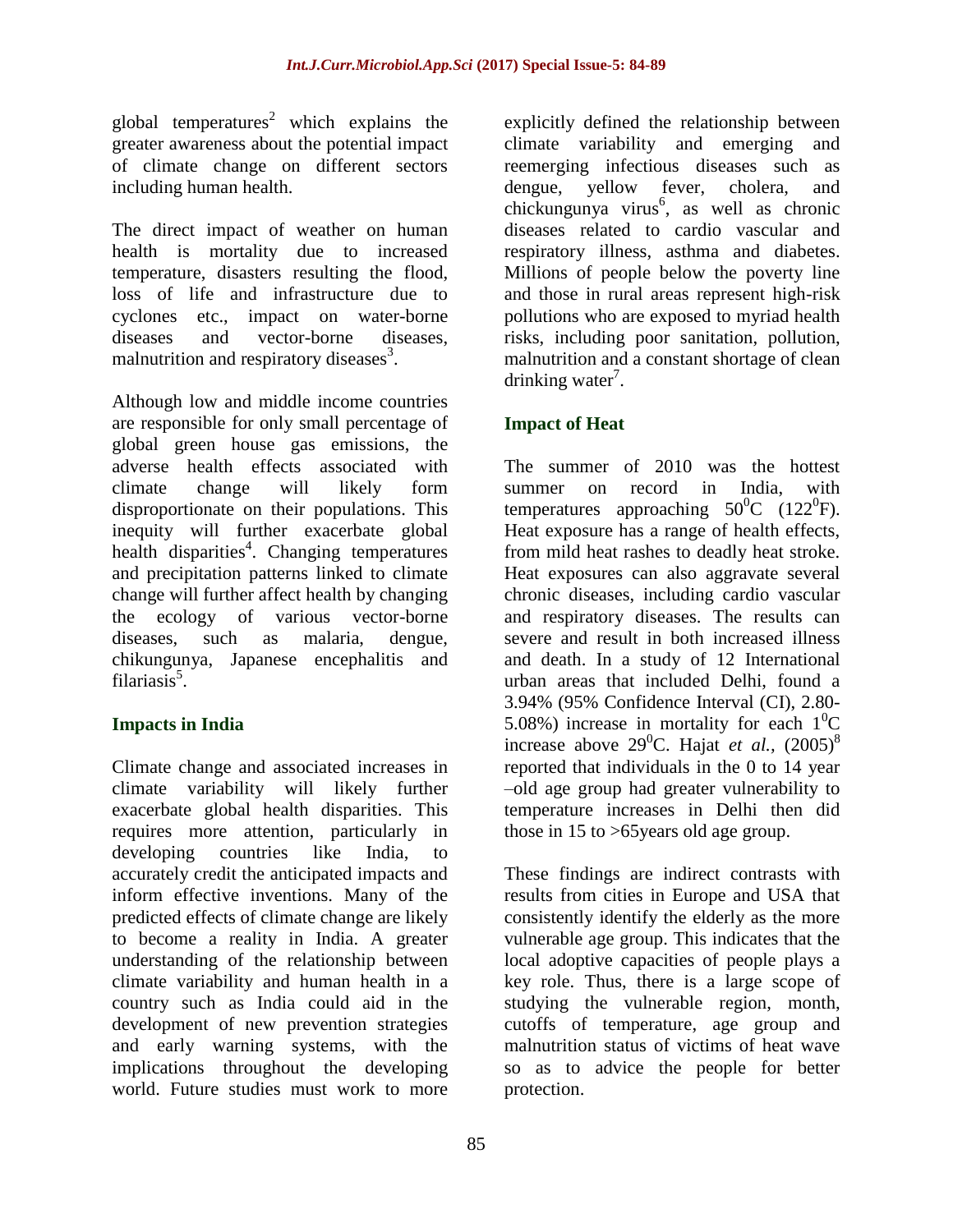## **Air quality- respiratory diseases**

The quality of air is likely to decrease as surface ozone concentrations begin to rise with increasing temperatures. This will lead to an increasing incidents of asthma and cardio vascular and respiratory diseases $9$ . This issue is being addressed by the Government of India by introducing the compressed natural gas (CNG) for transport and replacement of wood fire for cooking by the liquid petroleum gas (LPG) in villages $10^{\circ}$ .

#### **Disasters**

Excessive floods, cyclones, storms and earthquakes usually caused loss of life, infrastructure and human resources. As per projections of extreme events due to climate change, loss of life and mental stress are expected in vulnerable people. Lessons learnt from the past would serve as guiding principles for formulating preventive measures and combating tools. National Institute of Disaster Management, set up by the Government of India is making headway in imparting training to different sectors and mapping the disaster prone areas in India which should serve as a baseline for development of preparedness plans to meet adverse impacts.

## **Water-borne infectious disease**

The burden of water-borne disease in India is enormous. Excessive floods contaminate drinking water creating conditions for transmission of diarrheal diseases like cholera. A report from the Ministry of Health and Family Welfare estimates that nearly 40 million people are affected by water-borne disease every year that places a large burden on both the health sector and economic sector. Although the WHO estimates that 9,00,000 Indians die each year from drinking contaminated water and

breathing polluted air, the Indian Ministry of Health estimates 1.5million deaths annually, in 0 to 5 year-old children. Cholera provides another example, with approximately 5 million cases reported by WHO each year; this estimate is thought to be a gross underestimation of true burden of Cholera because of a lack of reporting, lack of surveillance and minimal data infrastructure<sup>11</sup>. This may be due to the fact that approximately 73% of the rural population in India does not have proper water disinfections and 74% do not have sanitary toilets $^{12}$ . Therefore, there is a need to establish a reliable surveillance systems and generate evidence, showing the link between diarrheal diseases and climate change.

## **Water scarcity and malnutrition**

Scarcity of availability of water for crops and high temperatures will affect agriculture resulting the less production. As per World Bank, India ranks at number 2 after Bangladesh where about 47% of children exhibit a degree of malnutrition<sup>13</sup>. The reduction in agriculture produce is bound to have a negative impact on human health leading to malnutrition, if not addressed in time.

## **Vector-borne diseases**

Spatial and temporal distribution of vectorborne diseases like malaria, dengue, chikungunya and Japanese encephalitis are likely to be affected the most as the mosquitoes which transmit the diseases are cold blooded. India has approximately 2 million conformed cases of malaria per year <sup>14</sup>. In a recent study by Dhingra *et al.,*  $(2010)^{15}$  estimates approximately 2,00,000 malaria deaths per year in India before 17 years of age and 55,000 in early childhood. As he suggest, accurate estimation of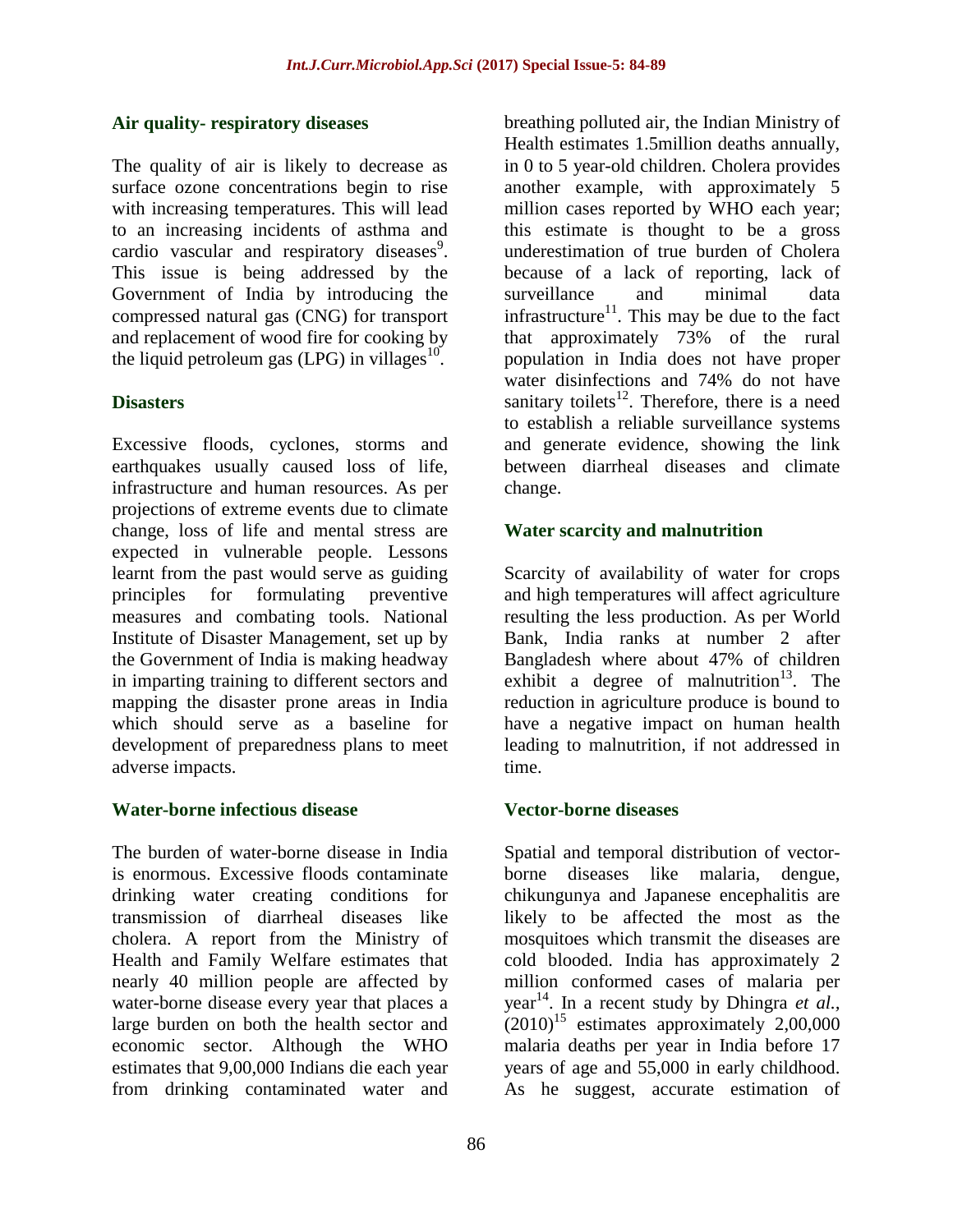malaria mortality in India is difficult because correctly diagnosed episodes of successfully treated and do not result death; in fatal cases without medical intervention, malaria is easily mistaken for some other life threatening fever; and in most rural areas where death from malaria is common, proper medical attention at the time of death is uncommon. These challenges, which hold true in many developing countries, make it difficult to use hospital-based data to access the association between climate variability and malaria, because disease burden may be vastly under estimated.

## **The need for adaptation**

Adapting to climate change will be necessary and will occur at physiological, behavioral, social, institutional and organizational scales. To take advantage of already ongoing adaptations for creating more effective public health responses to climate change impacts-especially for poor rural communities whose access to health care is extremely limited even in the current policy environment – developing a base line understanding of the region – specific demography, social and ecological determinants of health will be necessary.

In designing public health responses, factors that must be consider include the population's age structure, socio economic profile, baseline prevalence of climate – sensitive diseases, public awareness of risk, the built environment, existing infrastructure and available public health services. Furthermore adaptation strategies in response to climate variability and change must be designed on specific temporal and spatial scales relevant to India.

Potential adaptation strategies in India could focus on controlling infectious diseases by removing vector breeding sides, reducing

vector-human contact via improved housing, and coordinating monitoring of mosquitoes pathogens, and disease burden. Another potential focus area for adaptation could be improving sanitation and drinking water by supporting inexpensive and effective water treatment and increasing rain water harvesting, safe storage, and gray water reuse. One possible outcome could be the development of an integrated early warning system, emergency response plans, and refugee management plans, along with increased capacity to provide shelter, drinking water, sanitation and sustainable agricultural products to the most vulnerable populations.

# **Remedial Actions**

#### **Environmental monitoring and surveillance**

There is a great need to improve environmental monitoring and surveillance systems in low and middle income countries such as India. New research initiatives should focus on collecting high quality, long term data on climate related health outcomes with the dual purpose of understanding current climate – health associations and predicting future scenarios. Such data gathering should occur in conjunction with already existing public health programmes and health centers. Where the necessary public health infrastructure does not exist, the anticipated risks associated with climate change should motivate international action to build such infrastructure.

# **Geo spatial technology**

Geographical information systems and spatial analysis must be further developed: they are very useful tools when conducting vulnerability assessments, assessing environmental exposes, prioritizing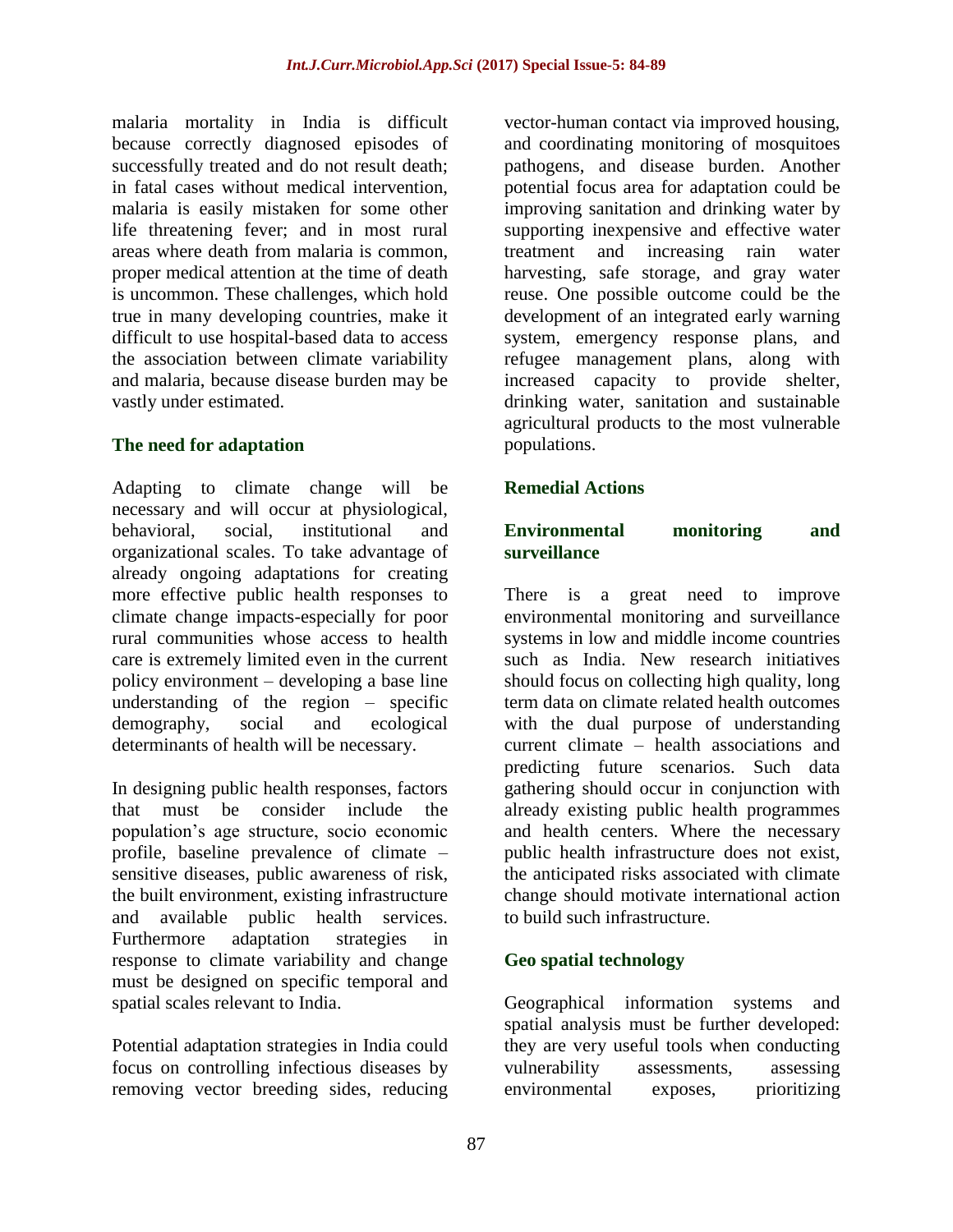research, and disseminating findings to decision makers and the public alike. Remote sensing and environmental monitoring are particularly useful to catalog variables such as air pollution and heat exposure. Data on land use and land cover can provide additional information on relevant environmental factors that influence risk and vulnerability.

## **Human and technical capacity**

For these new surveillance methods and analytical techniques to be effective, countries like India will need to enhance their human and technical capacity for risk communication. This could take the form of public education on climate change and associated health impacts to enhance awareness and to influence life style, behavior and individual choices to protect improve health.

Climate change has set in and will alter spatial and temporal distribution of vectorborne diseases; exacerbation in heat related mortality, air pollution related respiratory diseases and water-borne diseases, if current scenario continues. In tropical countries like India, most of the identify adverse health effects due to climate change are already experienced.

The need of the hour is to undertake situation analysis for reasons of persistent disease burden and identifying the operational gaps. Local practices being practiced by the communities to face challenges like floods, heat strokes and protection from mosquito bites should be documented and encouraged as adaptation measures. Economics would play a major role in combating the potential threat. Countries with good GDP (Gross Domestic product) would be able to introduce the best available tools of intervention and can fill up the lacunae in health system.

## **References**

- Bhattacharya S, Sharma C, Dhiman RC, Mithra AP.2006.Climate change and malaria India.Current science 90:369- 375.
- Climate change and human health-risk and responses. Summary.Geneva: World Health Organization, 2003; pp 1- 37.
- Dash SK, Hunt JCR. Variability of climate change in India. Current science 2007; 93:782-788.
- Dhiman RC, Pahwa S, Dhillon GPS, Dash AP.2010. Climate change and threat of vector-borne disease in India: are we prepared? Parasital Res 106: 763-773.
- Dhingra N, JhaP, SharmaVP,Cohen AA, Jotkar RN,Rodriguez PS, *et al.,* 2010. Adult and child malaria mortality in India: A nationally representative mortality survey. Landcet 376: 1768 – 1774.
- Hajat S, Armstrong BG, Gouvia N, Wilkinson P. 2005. Mortality displacement of heat related deaths: A comparison of Delhi, Sao Paulo and London. Epidemiology 16: 613-620.
- India country report from ideas to action: clean energy solutions for Asia to address climate change. USAID-ASIA: Bangkok (Thailand) 2007; p1- 143.
- India's Initial National Communication to the United Nations frame work convention of climate change. New Delhi: Ministry of Environmental and Forests. Government of India 2004: p.1-265.
- International Institute for Population Sciences and Macro International, 2007. National Family Health Survey (NFHS-3) 2005-2006; India. Vol.1. Mumbai: International Institute for Population Sciences and Macro International.
- Kumar A, Valecha N, Jain T, Dash